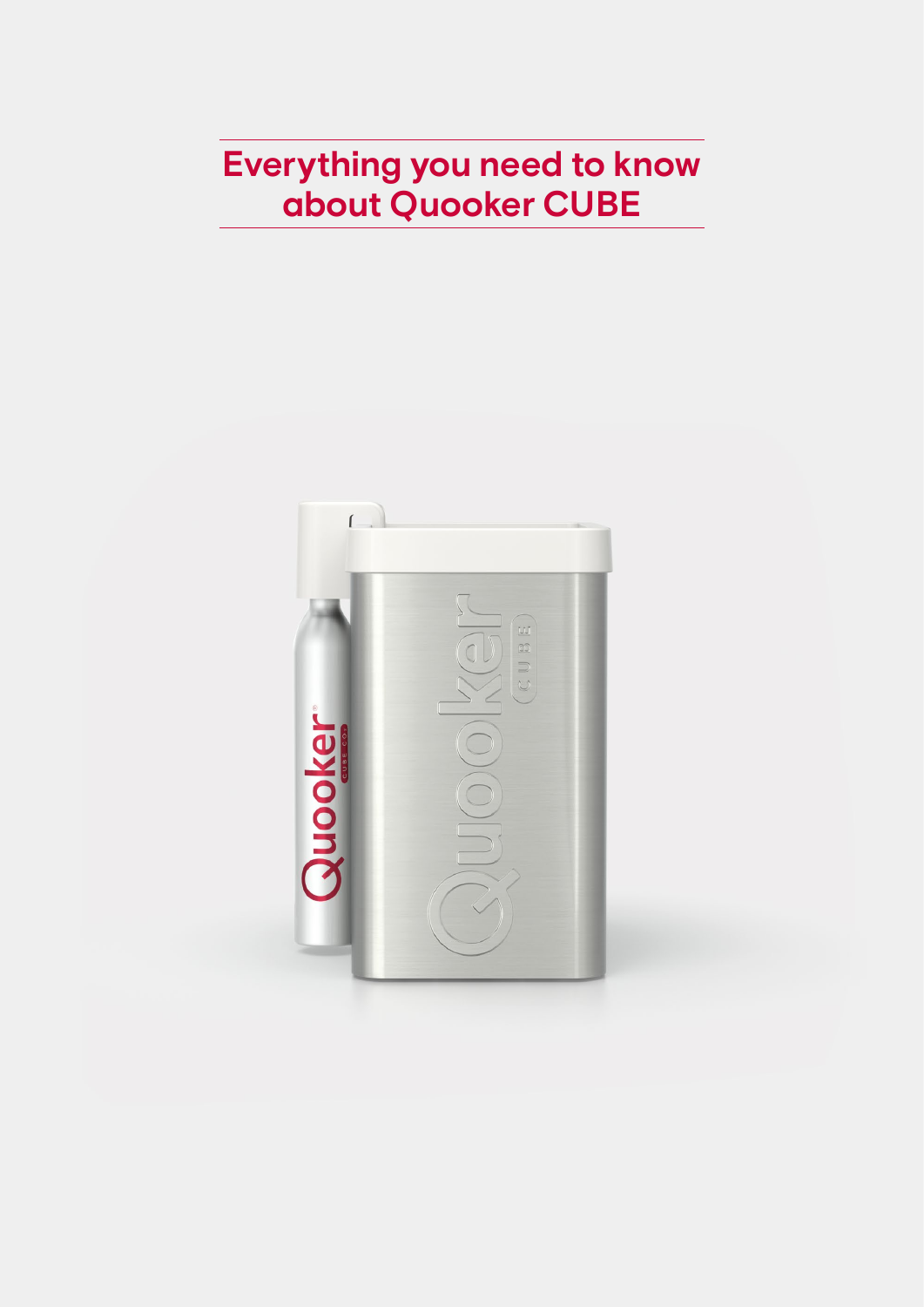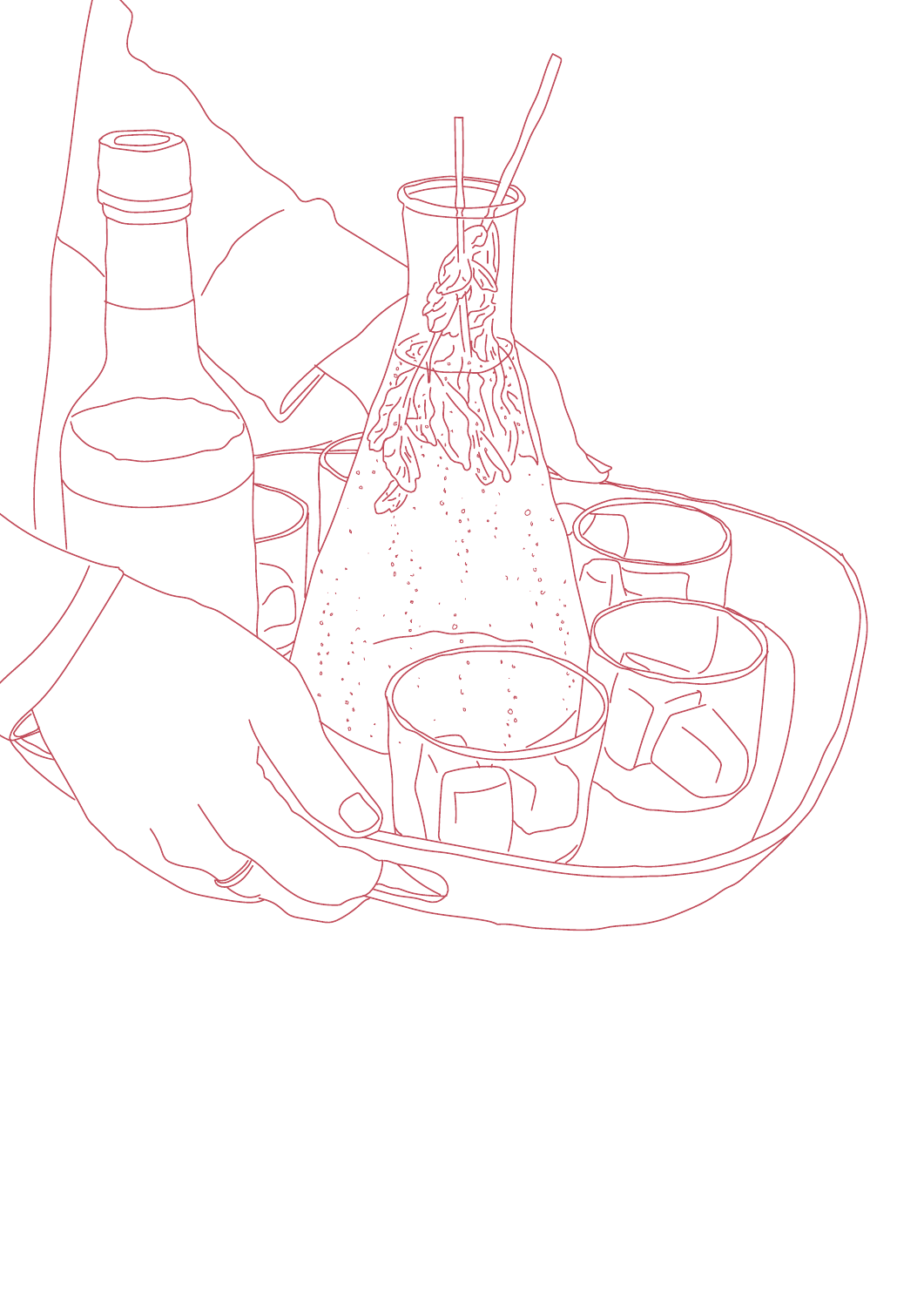**The latest innovation from Quooker:** the CUBE. The CUBE is installed in the kitchen cabinet next to the Quooker tank and can be added to any compatible Quooker system. The tap that does it all offers all the familiar advantages of a Quooker. This brochure tells you all you need to know about this latest innovation.

| 04 | General                              |
|----|--------------------------------------|
| 06 | CO <sub>2</sub> cylinder and filters |
| 08 | <b>Advantages</b>                    |
| 09 | <b>Technical details</b>             |
| 10 | Installation                         |
| 12 | Installation summary                 |
| 13 | Maintenance                          |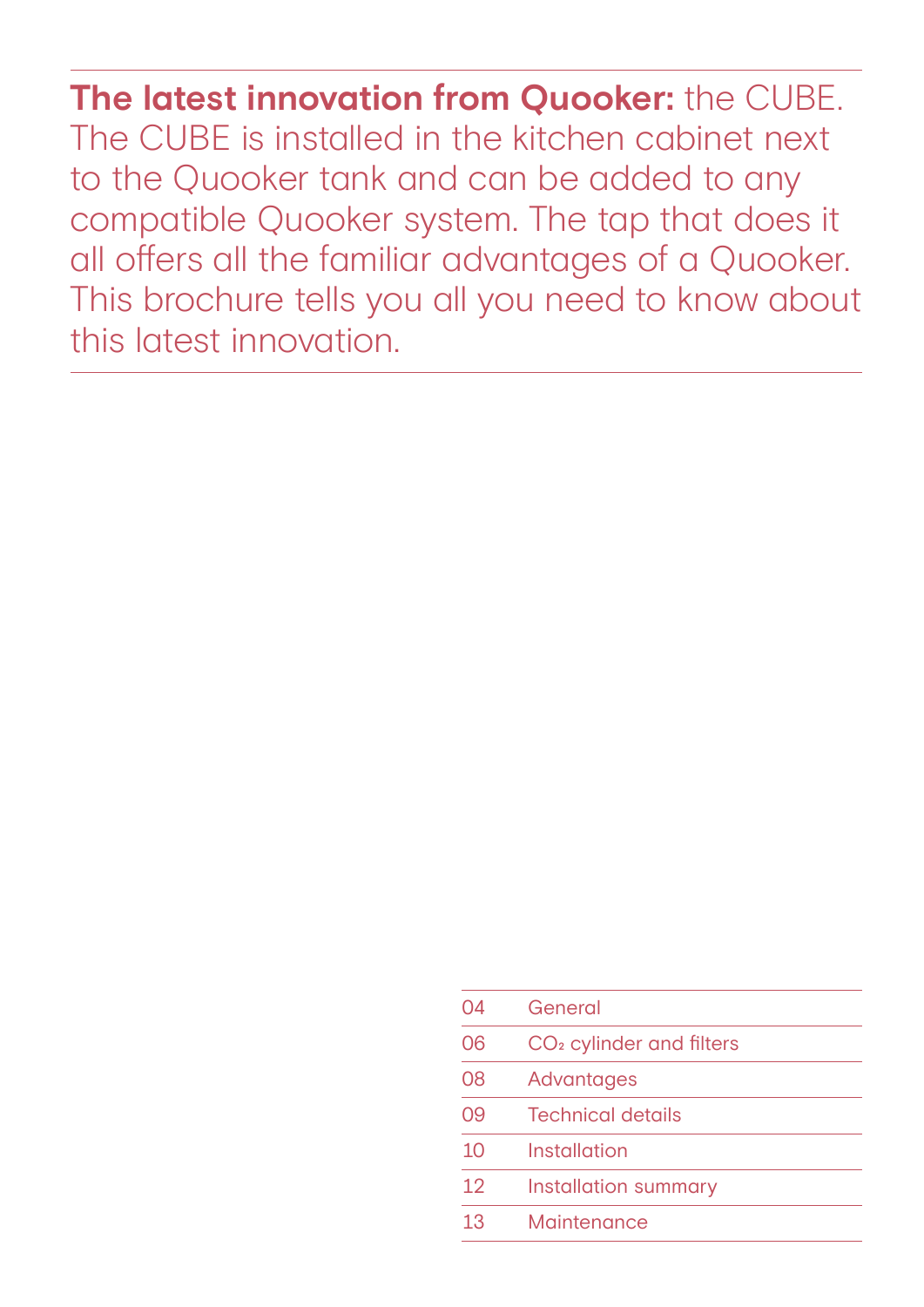#### **General**

| How do I operate the CUBE?                                                              | Push-wait-turn and the tap ring will light up blue for a flow of filtered<br>chilled water. Push-turn and the tap ring will flash blue for a flow of<br>filtered sparkling water. So it's impossible to dispense boiling water<br>when you want sparkling water.                                                                                                                                                                                                                                                                                                                                                                                                                                                                                                        |
|-----------------------------------------------------------------------------------------|-------------------------------------------------------------------------------------------------------------------------------------------------------------------------------------------------------------------------------------------------------------------------------------------------------------------------------------------------------------------------------------------------------------------------------------------------------------------------------------------------------------------------------------------------------------------------------------------------------------------------------------------------------------------------------------------------------------------------------------------------------------------------|
| Do I need an extra tap for the<br>chilled sparkling and filtered water?                 | No, the filtered chilled and sparkling water comes from the same tap<br>as the boiling water. So you save space on your kitchen counter and<br>you don't need to drill any extra holes.                                                                                                                                                                                                                                                                                                                                                                                                                                                                                                                                                                                 |
| How do I order a CUBE for<br>the consumer?                                              | You can use the normal ordering process to order. The CUBE is ordered<br>as an accessory and has its own unique product code.                                                                                                                                                                                                                                                                                                                                                                                                                                                                                                                                                                                                                                           |
| Can the CUBE be integrated into<br>a Quooker system that has already<br>been installed? | The CUBE will work with any systems produced after October 2017.<br>These taps have serial numbers beginning with QW1 or QW0. The tanks<br>have serial numbers beginning with VCW or CCW.                                                                                                                                                                                                                                                                                                                                                                                                                                                                                                                                                                               |
| <b>Can I connect the CUBE to all</b><br>Quooker taps and Quooker tanks?                 | Yes, you can use the CUBE with any new Quooker system that was<br>produced after October 2017.                                                                                                                                                                                                                                                                                                                                                                                                                                                                                                                                                                                                                                                                          |
| Which power supply does the<br>consumer need to install a Quooker?                      | The CUBE requires 230V and has a wattage of 100W. An extra socket<br>is required. If you do not have an extra socket then Quooker can supply<br>a powerswitch.                                                                                                                                                                                                                                                                                                                                                                                                                                                                                                                                                                                                          |
| What is a powerswitch?                                                                  | The powerswitch for Quooker and CUBE is a three-way adaptor that will<br>allow you to connect the Quooker tank, the Quooker CUBE and another<br>appliance, for example a dishwasher, to the same socket. The powerswitch<br>is designed to prevent the circuit from overloading as it will detect when<br>the third-party appliance is in use and will switch the Quooker tank to<br>standby mode if too much power is drawn by the other appliance. This<br>means that the other appliance will operate as normal and the Quooker<br>system will still allow you to draw off the existing boiling water, but will<br>not heat up any new water coming in as long as the other appliance is<br>in use. The chilled filtered and sparkling water will operate as normal. |
| When will the CUBE be available?                                                        | The CUBE will be available to order from March 2019 with first deliveries<br>anticipated May 2019.                                                                                                                                                                                                                                                                                                                                                                                                                                                                                                                                                                                                                                                                      |
| Can the CUBE also be used on its own?                                                   | No, the CUBE is only compatible with Quooker systems produced after<br>October 2017.                                                                                                                                                                                                                                                                                                                                                                                                                                                                                                                                                                                                                                                                                    |
| How much space does the CUBE<br>take up?                                                | The CUBE is 235 mm wide, 440 mm deep and 430 mm high. An additional<br>allowance of 55 mm is required for the CO <sub>2</sub> cylinder. The CO <sub>2</sub> cylinder can<br>be mounted on either side or at the front of the CUBE tank.                                                                                                                                                                                                                                                                                                                                                                                                                                                                                                                                 |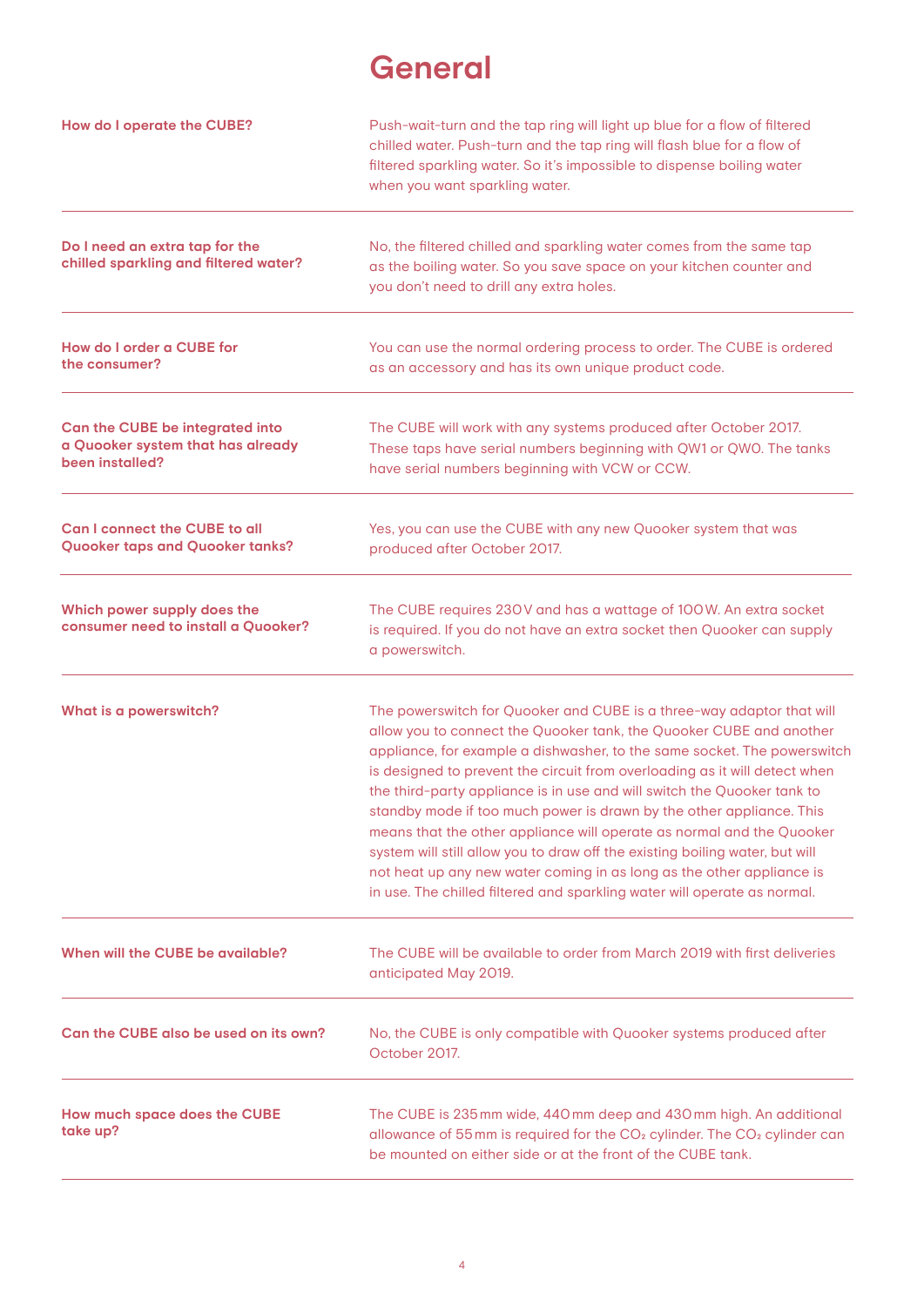| How much does the CUBE weigh?                                       | The CUBE weighs 22kg without water.                                                                                                                                                                                                                                                                                                                                                                                                                                                                |
|---------------------------------------------------------------------|----------------------------------------------------------------------------------------------------------------------------------------------------------------------------------------------------------------------------------------------------------------------------------------------------------------------------------------------------------------------------------------------------------------------------------------------------------------------------------------------------|
| Why must the Quooker tank and<br>the CUBE be registered separately? | All Quooker products must be registered for service and maintenance<br>purposes and also to enable CO <sub>2</sub> cylinders and filters to be re-ordered.<br>The Quooker tank and the CUBE are two separate appliances, each with<br>their own serial numbers. They must therefore be registered separately.<br>The consumer can create an account at quooker, com and then register<br>the tank and the CUBE. The consumer can also order new filters and<br>$CO2$ cylinders using this account. |
| When must the CUBE be switched off?                                 | If you plan to be away for two weeks or more, we recommend that you<br>switch off the CUBE. When you return, we recommend that you rinse<br>through the chilled and sparkling water for around two minutes each.                                                                                                                                                                                                                                                                                   |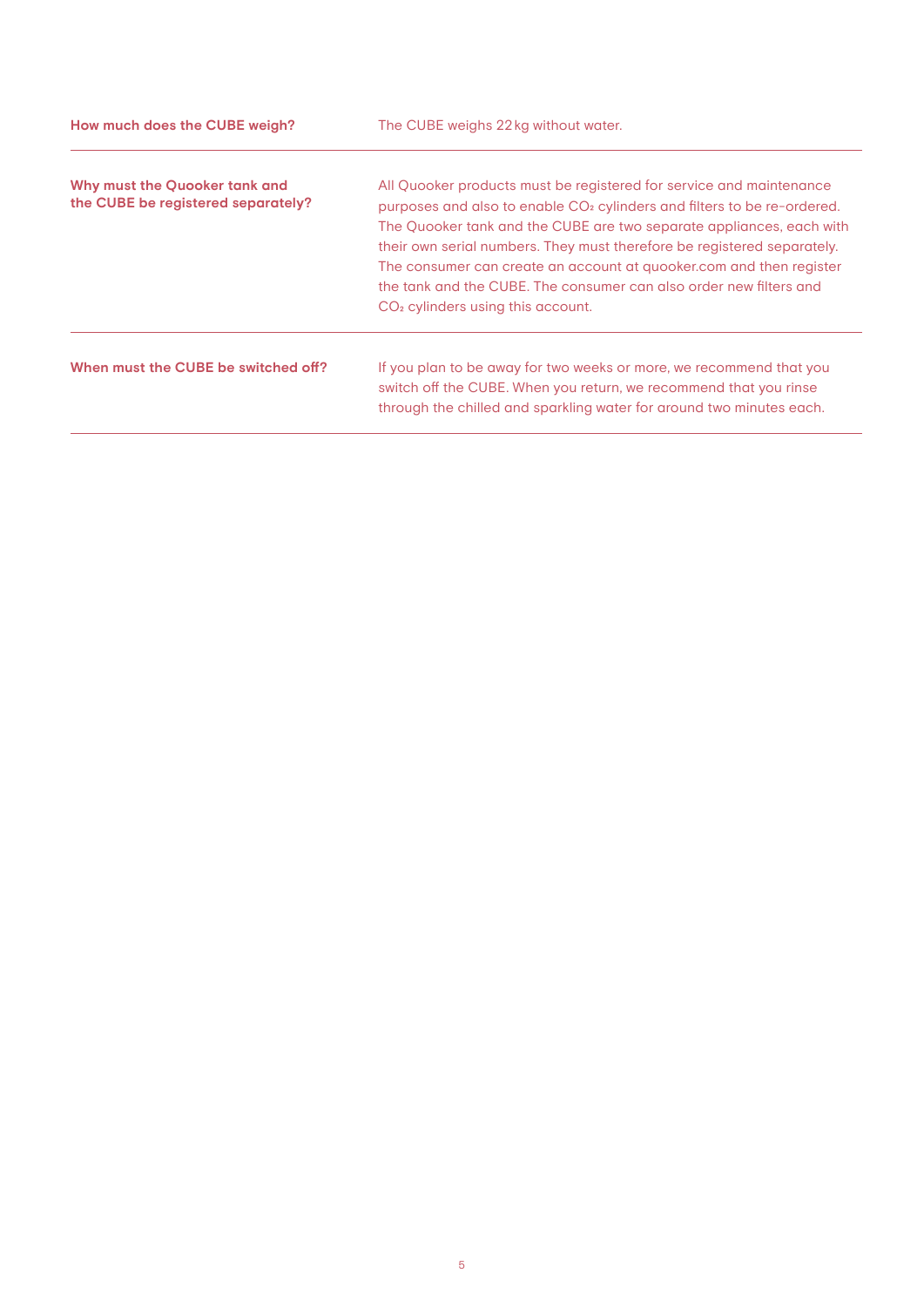## **CO₂ cylinder and filter**

| How much sparkling water can I get<br>from one CO <sub>2</sub> cylinder?                              | The CO <sub>2</sub> cylinder is filled with enough carbon dioxide for around 60 litres<br>of sparkling water.                                                                                                                                                                                                         |  |
|-------------------------------------------------------------------------------------------------------|-----------------------------------------------------------------------------------------------------------------------------------------------------------------------------------------------------------------------------------------------------------------------------------------------------------------------|--|
| How do I know when the CO <sub>2</sub> cylinder<br>is empty?                                          | When the water jet slows down and there is noticeably less carbon dioxide<br>in the water, it means that the CO <sub>2</sub> cylinder needs to be replaced. When<br>the CO <sub>2</sub> cylinder is completely empty, no water comes out of the tap when<br>you try to dispense sparkling water.                      |  |
| Where can I order CO <sub>2</sub> cylinders<br>and CUBE filters?                                      | You can order CO <sub>2</sub> cylinders and filters for the showroom display model<br>at orders@quooker.co.uk. Used cylinders must be returned to Quooker<br>and a free service will be available to do this.                                                                                                         |  |
| Can I order CO <sub>2</sub> cylinders for the<br>consumer?                                            | The consumer must order through quooker.com.                                                                                                                                                                                                                                                                          |  |
| Is it possible to use CO <sub>2</sub> cylinders<br>from another brand?                                | Only CO <sub>2</sub> cylinders supplied by Quooker can be used in the CUBE.<br>No other cylinders are compatible and they would void the warranty.                                                                                                                                                                    |  |
| If I order a CUBE for a consumer,<br>will it include a CO <sub>2</sub> cylinder?                      | Yes, the CUBE is supplied with one CO <sub>2</sub> cylinder as standard.                                                                                                                                                                                                                                              |  |
| What should I do with the used<br>CO <sub>2</sub> cylinders?                                          | Used cylinders must be returned to Quooker and a free service will<br>be available to do this.                                                                                                                                                                                                                        |  |
| What happens if the CO <sub>2</sub> cylinders<br>are not returned?                                    | The CO <sub>2</sub> cylinders are on loan and remain the property of Quooker.<br>If the used CO <sub>2</sub> cylinders are not returned within 60 days of the receipt<br>of the new cylinders, Quooker is entitled to invoice the user for the<br>costs of the CO <sub>2</sub> cylinders that have not been returned. |  |
| The sparkling and filtered water<br>comes out of the same hose as the<br>boiling water. Is that safe? | After boiling water has been dispensed, the hose is boiled dry. This<br>means that there is no boiling water left in the hose, so it is possible<br>to dispense filtered chilled or sparkling water immediately after<br>dispensing boiling water.                                                                    |  |
| <b>Can filtered water be dispensed</b><br>when the CO <sub>2</sub> cylinder is empty?                 | Yes. Filtered chilled water can still be dispensed when the CO <sub>2</sub> cylinder<br>is empty.                                                                                                                                                                                                                     |  |
| What is filtered by the CUBE?                                                                         | The CUBE is equipped with an active carbon filter and a hollow fibre filter.<br>Both filters together ensure a better water quality because they filter<br>bacteria, chloride, chemicals and pesticides from the water.                                                                                               |  |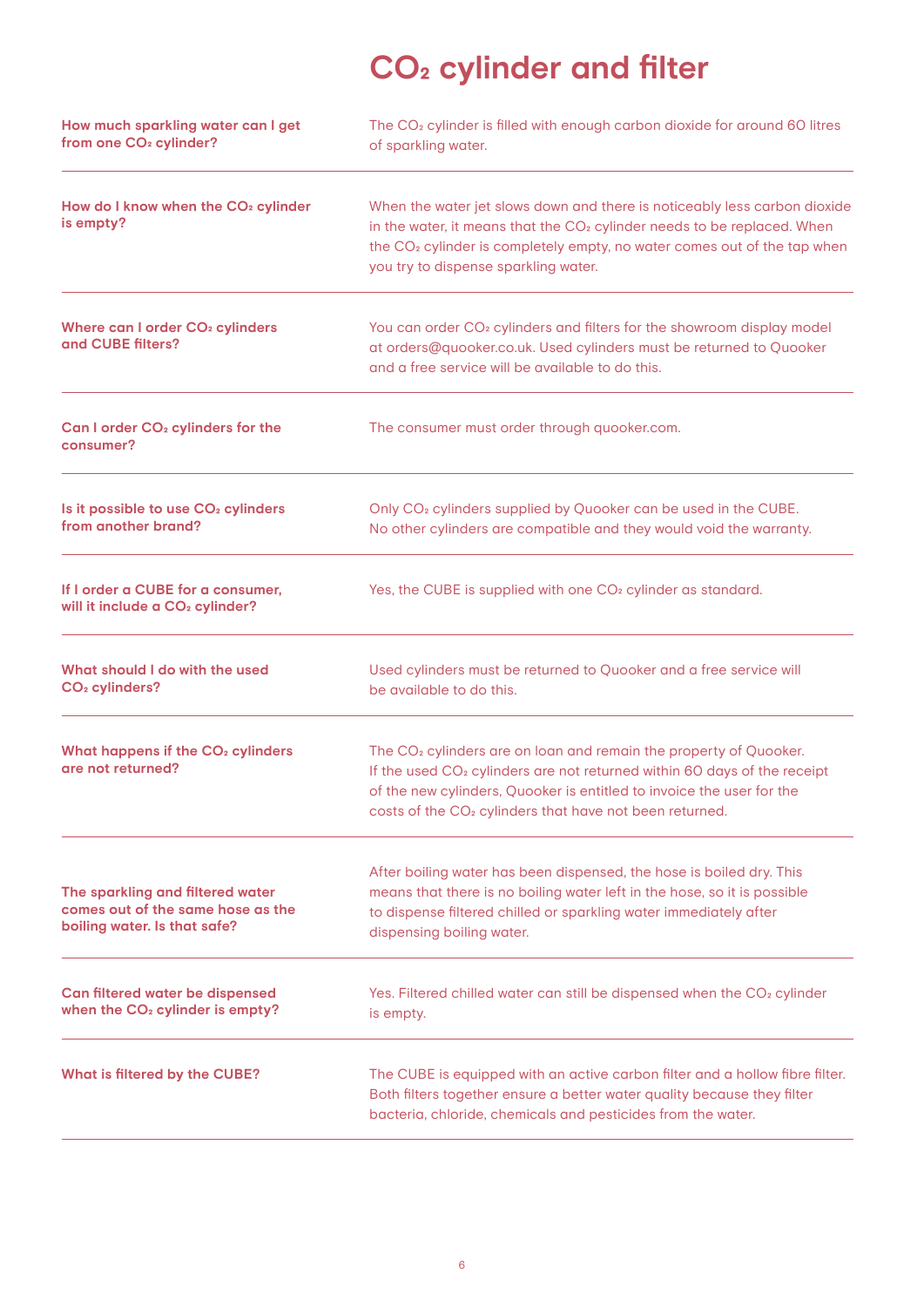| How long do the filters last?                                                           | For hygienic reasons, the filters should be replaced every 12 months.<br>regardless of the amount of water used. After 12 months, the CUBE<br>will start beeping and the light on the CUBE tank will flash to indicate<br>that the filters need to be replaced. The filters can be accessed under<br>the sliding panel on top of the CUBE. Instructions for replacing the filters<br>are printed on the filter cartridges. |
|-----------------------------------------------------------------------------------------|----------------------------------------------------------------------------------------------------------------------------------------------------------------------------------------------------------------------------------------------------------------------------------------------------------------------------------------------------------------------------------------------------------------------------|
| Where can I find instructions for<br>changing the filters and CO <sub>2</sub> cylinder? | The instructions for changing the filters are printed on the filter head and<br>the filter cartridges. The label on the $CO2$ cylinder includes instructions for<br>changing the CO <sub>2</sub> cylinder.                                                                                                                                                                                                                 |
| What should I do with my used filters?                                                  | The used filters should be disposed of in the general waste.                                                                                                                                                                                                                                                                                                                                                               |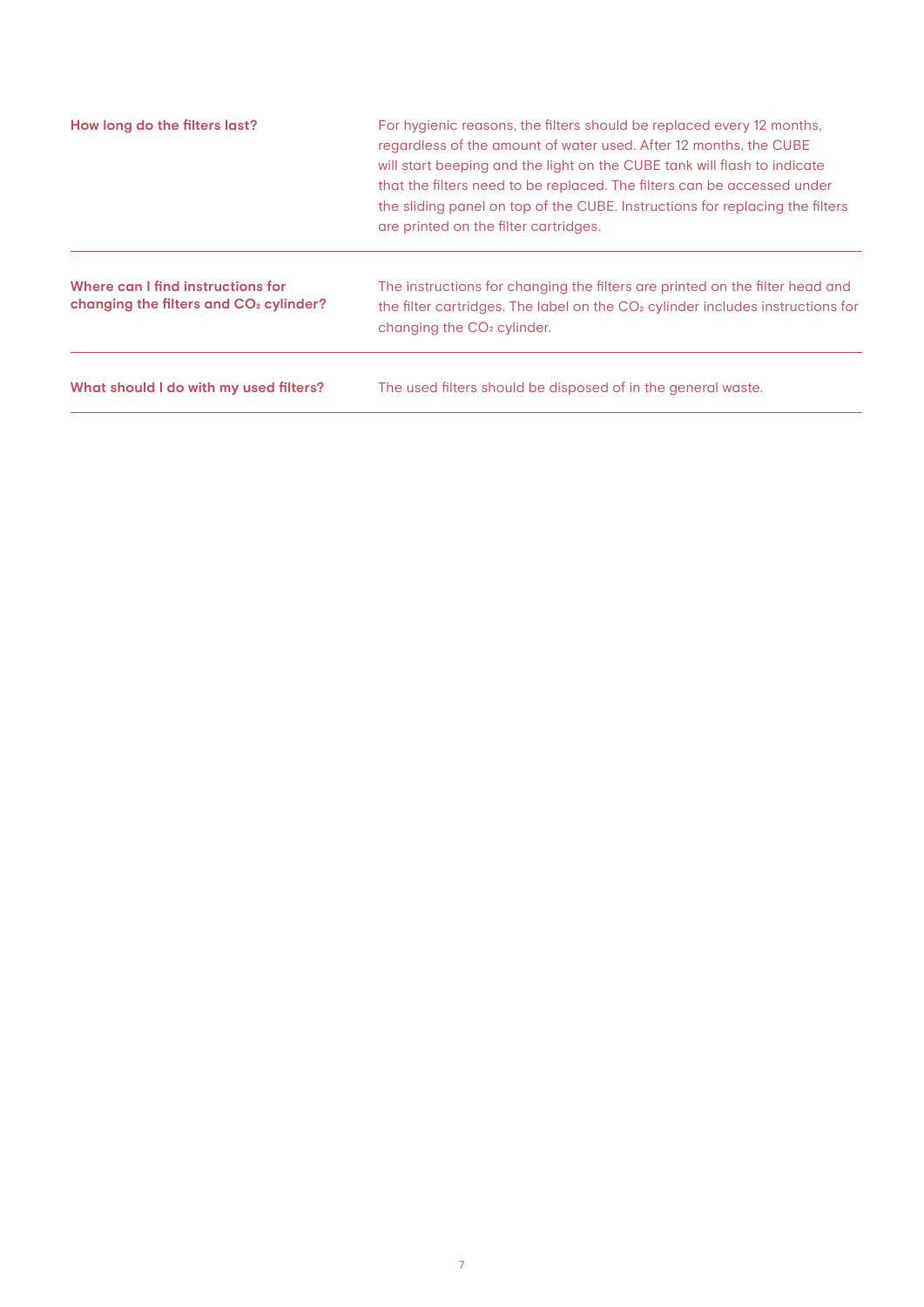### **Advantages**

| How sustainable is the CUBE?     | There is no more need for plastic bottles and you won't have to throw<br>away used bottles of water because they've been open for too long<br>and have gone flat. With the CUBE, you dispense precisely the amount<br>that you need at a given moment. And there is a saving for society too.<br>It will no longer be necessary to transport plastic bottles by lorry. |
|----------------------------------|------------------------------------------------------------------------------------------------------------------------------------------------------------------------------------------------------------------------------------------------------------------------------------------------------------------------------------------------------------------------|
| Why does the water from the CUBE | The CUBE is fitted with an active carbon filter and a hollow fibre filter.                                                                                                                                                                                                                                                                                             |
| taste so good?                   | They filter bacteria, chloride, chemicals and pesticides from the water.                                                                                                                                                                                                                                                                                               |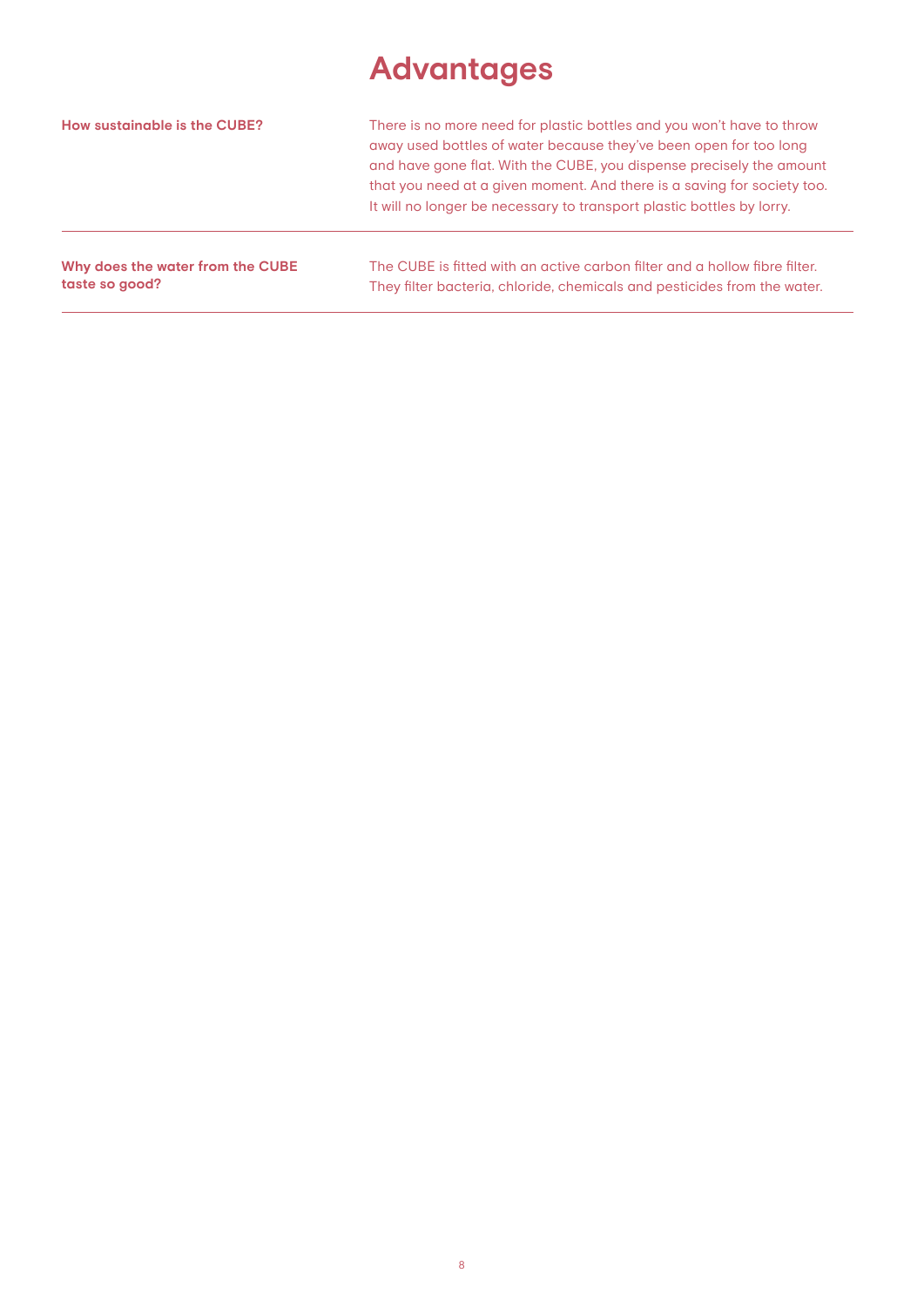#### **Technology**

| How much electricity does<br>the CUBE use?                                       | The CUBE requires 230V and has a wattage of 100W. What if there<br>is only one socket available? Then we recommend that you use<br>the Quooker power switch.                                                                                                                                                                                                                                                                                                                                                                                             |
|----------------------------------------------------------------------------------|----------------------------------------------------------------------------------------------------------------------------------------------------------------------------------------------------------------------------------------------------------------------------------------------------------------------------------------------------------------------------------------------------------------------------------------------------------------------------------------------------------------------------------------------------------|
| What is the switch on the back<br>of the CUBE for?                               | The switch on the back can be used to switch the compressor that<br>cools the water on and off. When the compressor is switched off,<br>water can still be dispensed but the sparkling water tank will not be<br>topped up and the water will not be chilled.                                                                                                                                                                                                                                                                                            |
| What is the standby consumption<br>of the CUBE?                                  | 12 W.                                                                                                                                                                                                                                                                                                                                                                                                                                                                                                                                                    |
| How many litres of sparkling water<br>does the CUBE produce?                     | The CUBE keeps 2 litres of sparkling water on hand at a temperature<br>of 5-12 degrees.                                                                                                                                                                                                                                                                                                                                                                                                                                                                  |
| How many litres of filtered chilled<br>water does the CUBE produce?              | The CUBE can dispense an unlimited amount of filtered water. The filtered<br>water feed passes through the chilled sparkling water which in turn<br>reduces the temperature of the filtered water by around 5 degrees as<br>it is dispensed. The temperature of the filtered chilled water will therefore<br>vary depending on the incoming water temperature and the amount of<br>chilled sparkling water inside the CUBE tank. When emptied completely,<br>it takes around 40 minutes for the 2 litres of sparkling water to fully<br>cool down again. |
| Can the CO <sub>2</sub> cylinder be disconnected<br>even if it is not yet empty? | The CO <sub>2</sub> cylinder can be unscrewed from the CO <sub>2</sub> cylinder holder<br>even if it is not yet completely empty. The hoses cannot be disconnected<br>if the CO <sub>2</sub> cylinder is still connected to the CO <sub>2</sub> reduction valve.                                                                                                                                                                                                                                                                                         |
| Can the CO <sub>2</sub> cylinder be refilled?                                    | For quality and safety reasons, the CO <sub>2</sub> cylinders are refilled by Quooker.<br>They may not be refilled by the consumer.                                                                                                                                                                                                                                                                                                                                                                                                                      |
| How many litres of water can<br>the filters process?                             | The filters in the CUBE can process around 6,000 litres of water.<br>For hygienic reasons, the filters need replacing after 12 months.                                                                                                                                                                                                                                                                                                                                                                                                                   |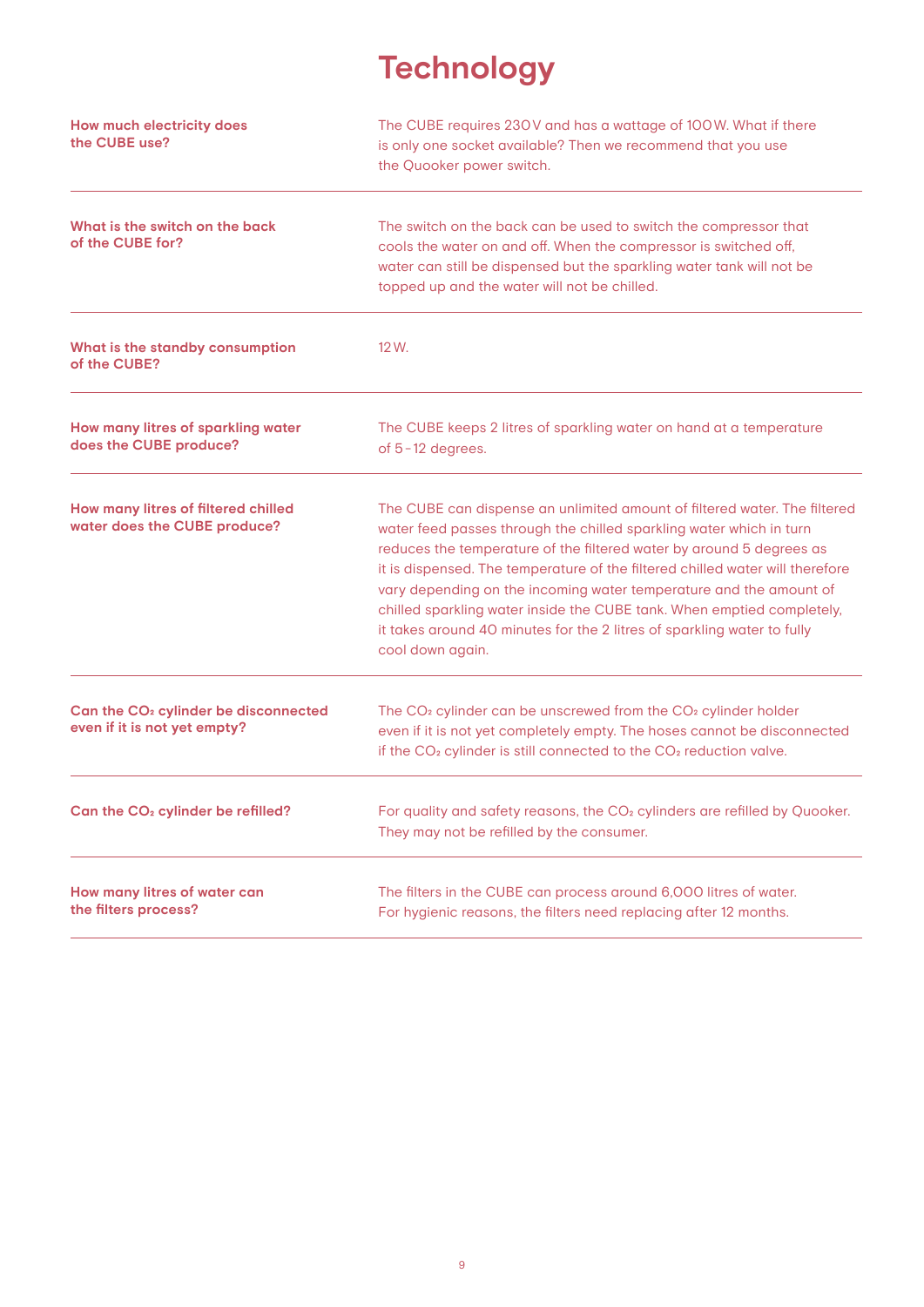#### **Installation**

| Can I put other kitchen utensils<br>on or next to the CUBE?                                 | Yes, as long as there is space around the CUBE so that the ventilation<br>through the back is not obstructed.                                                                                                                                                                                                                             |
|---------------------------------------------------------------------------------------------|-------------------------------------------------------------------------------------------------------------------------------------------------------------------------------------------------------------------------------------------------------------------------------------------------------------------------------------------|
| <b>Can the CUBE be installed in</b><br>a different kitchen cabinet to the<br>Quooker tank?  | The CUBE can be installed a maximum of 90cm from the Quooker tank.                                                                                                                                                                                                                                                                        |
| <b>Can the CUBE be installed horizontally</b><br>(under the skirting board)?                | No, the CUBE and the CO <sub>2</sub> cylinder must remain upright to ensure that<br>it operates safely.                                                                                                                                                                                                                                   |
| The box was laid on its side.<br>How long must I wait before<br>I can switch on the CUBE?   | Quooker recommends that you leave the CUBE standing upright<br>for around 1 hour before switching it on.                                                                                                                                                                                                                                  |
| How long does it take the CUBE<br>to cool off fully after being used<br>for the first time? | It takes around 1 hour for the contents to cool fully the first time.                                                                                                                                                                                                                                                                     |
| The CUBE must be able to ventilate.<br>What is required for this?                           | For the CUBE to function optimally, there must be sufficient ventilation.<br>This can be achieved by keeping around 10cm of extra space free behind<br>the CUBE. Quooker also recommends making an opening of around<br>20 × 20 cm in the rear wall or an opening in the base plate so that the<br>hot air can be adequately distributed. |
| I don't have the possibility<br>to ventilate. What should I do?                             | The CUBE will continue to work, but the power consumption will increase<br>slightly. The temperature in the kitchen cabinet will also be somewhat<br>higher.                                                                                                                                                                              |
| May the CUBE be installed<br>against the Quooker tank?                                      | Yes, as long as there is enough space to expel the hot air from the CUBE.                                                                                                                                                                                                                                                                 |
| Can I cut the supplied hoses<br>to length?                                                  | If necessary, the hoses can be cut to length. You can do this with a sharp<br>knife. Quooker does not recommend using scissors because they can<br>deform the hose.                                                                                                                                                                       |
| Which position must the tap<br>of the shut-off valve be in?                                 | The tap of the shut-off valve must be positioned parallel to the hose<br>in order to allow water to flow through.                                                                                                                                                                                                                         |
| What is the ideal water pressure?                                                           | The minimum water pressure for the CUBE is 2 bar and the maximum<br>water pressure is 4 bar.                                                                                                                                                                                                                                              |
| <b>Can I adjust the temperature</b><br>of the water?                                        | No, the water temperature is not adjustable.                                                                                                                                                                                                                                                                                              |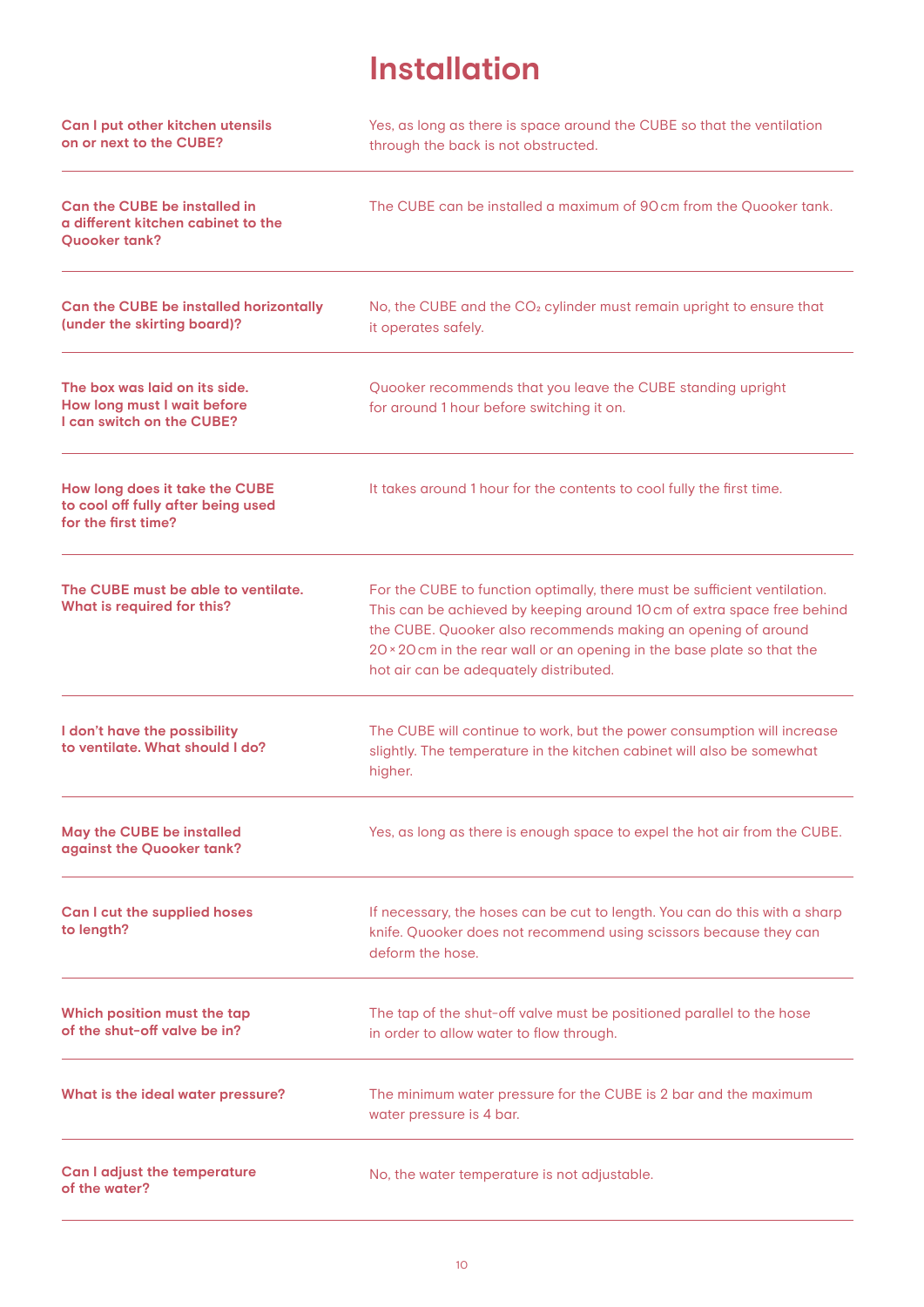**Can I adjust the strength of the sparkling water?**

No, the strength of the sparkling water is not adjustable.

**How should the CO₂ cylinder be positioned?**

The CO<sub>2</sub> cylinder must be hung upright on the CUBE. This can be done on either side or at the front of the CUBE.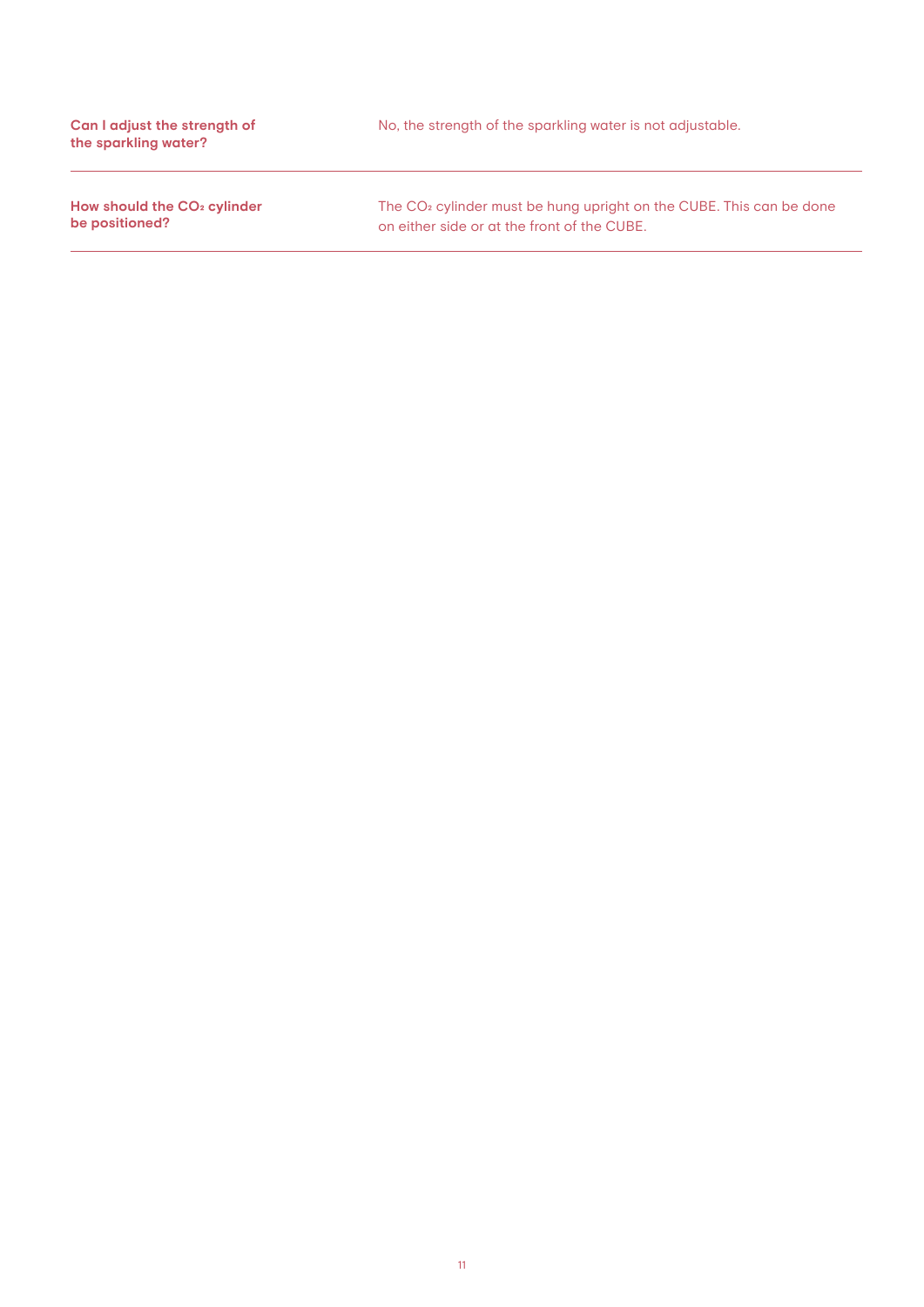#### **Installation summary**

The CUBE is installed next to the Quooker tank and connected to the tank and cold water pipe. The following installation summary is an example of a Flex tap with a COMBI tank and CUBE.

#### **Tank: CUBE**

| Voltage: 230 V                               |
|----------------------------------------------|
| Wattage: 100 W                               |
| Flow rate filtered water: 1.4 litres/min.    |
| Flow rate sparkling water: 2 litres/min.     |
| Chilling time <sup>*</sup> : 40 min          |
| Standby consumption*: 12 W                   |
| Tank height: 43 cm                           |
| $(40.5 \text{ cm}$ excluding $CO2$ cylinder) |
| Tank width: 30cm                             |
| $(23.5 \text{ cm excluding } CO2$ cylinder)  |
| Depth: 44 cm                                 |
| Min. water pressure: 200 kPa (2 bar)         |
| Max. water pressure: 400 kPa (4 bar)         |
| Max. CO2 pressure: 400 kPa (4 bar)           |
| Water filter:                                |
| Active Carbon and Hollow Fibre filter        |

\*These values are averages.

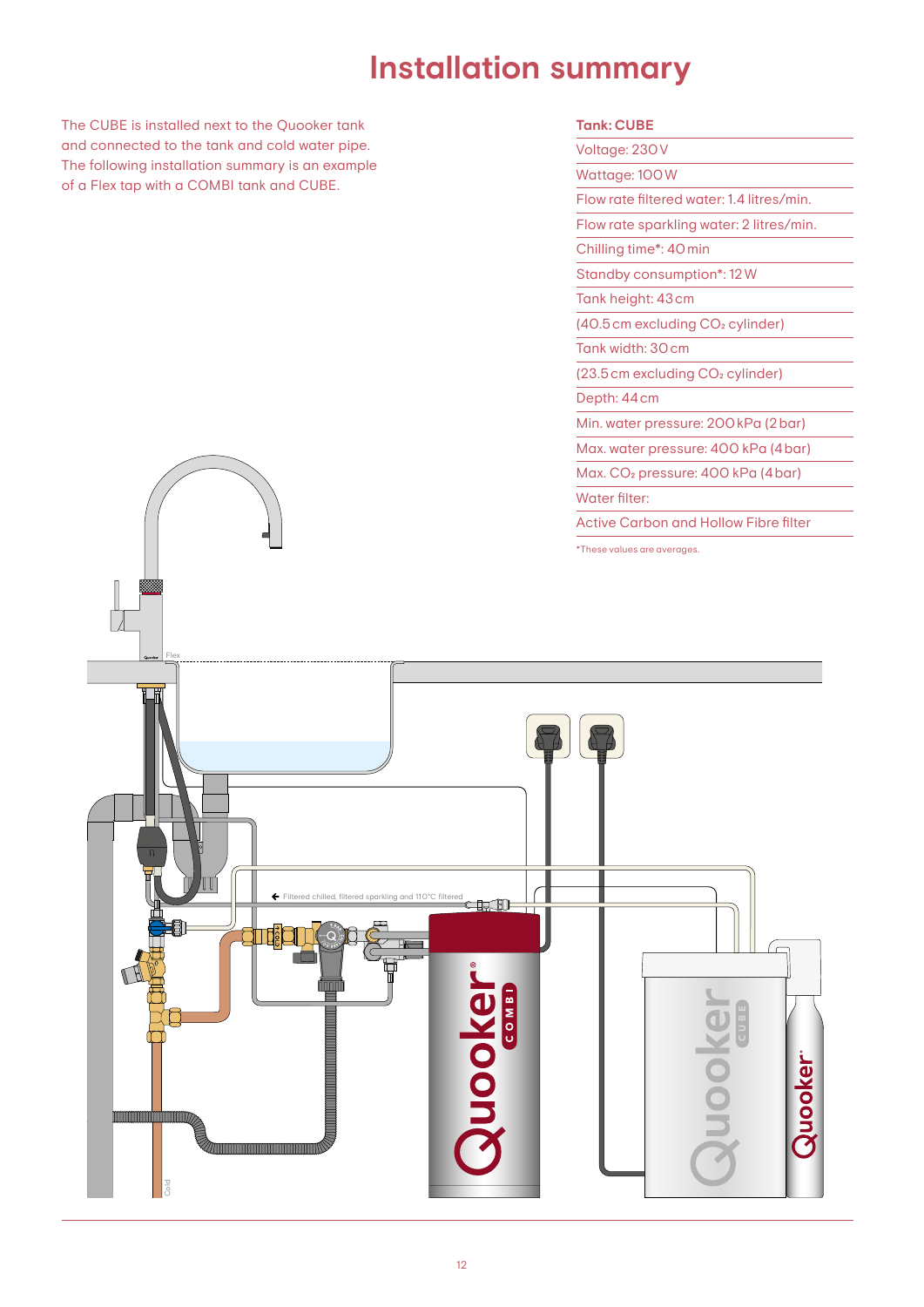#### **Maintenance**

| How should the CUBE be maintained?         | Quooker recommends that you clean the fan once a year. In addition,<br>you should replace the filters in the CUBE every year. The CUBE will<br>start beeping and the CUBE light on the tank will flash to indicate that<br>the filters need to be replaced                                                             |
|--------------------------------------------|------------------------------------------------------------------------------------------------------------------------------------------------------------------------------------------------------------------------------------------------------------------------------------------------------------------------|
| How do I clean the outside of<br>the CUBE? | The outside of the CUBE is made of stainless steel. You can clean it<br>with a detergent that is suitable for kitchen appliances with a stainless<br>steel surface.                                                                                                                                                    |
| What about limescale in the CUBE?          | Limescale is released at high temperatures. This doesn't apply to<br>the CUBE. So the CUBE doesn't need any extra maintenance.                                                                                                                                                                                         |
| What is the warranty for the CUBE?         | The warranty period for the CUBE and Quooker system is two years<br>and covers supply of parts only. It does not cover labour costs or<br>any mechanical failure due to limescale. Only genuine Quooker parts<br>should be used with a Quooker and use of any third party parts of<br>any sort will void the warranty. |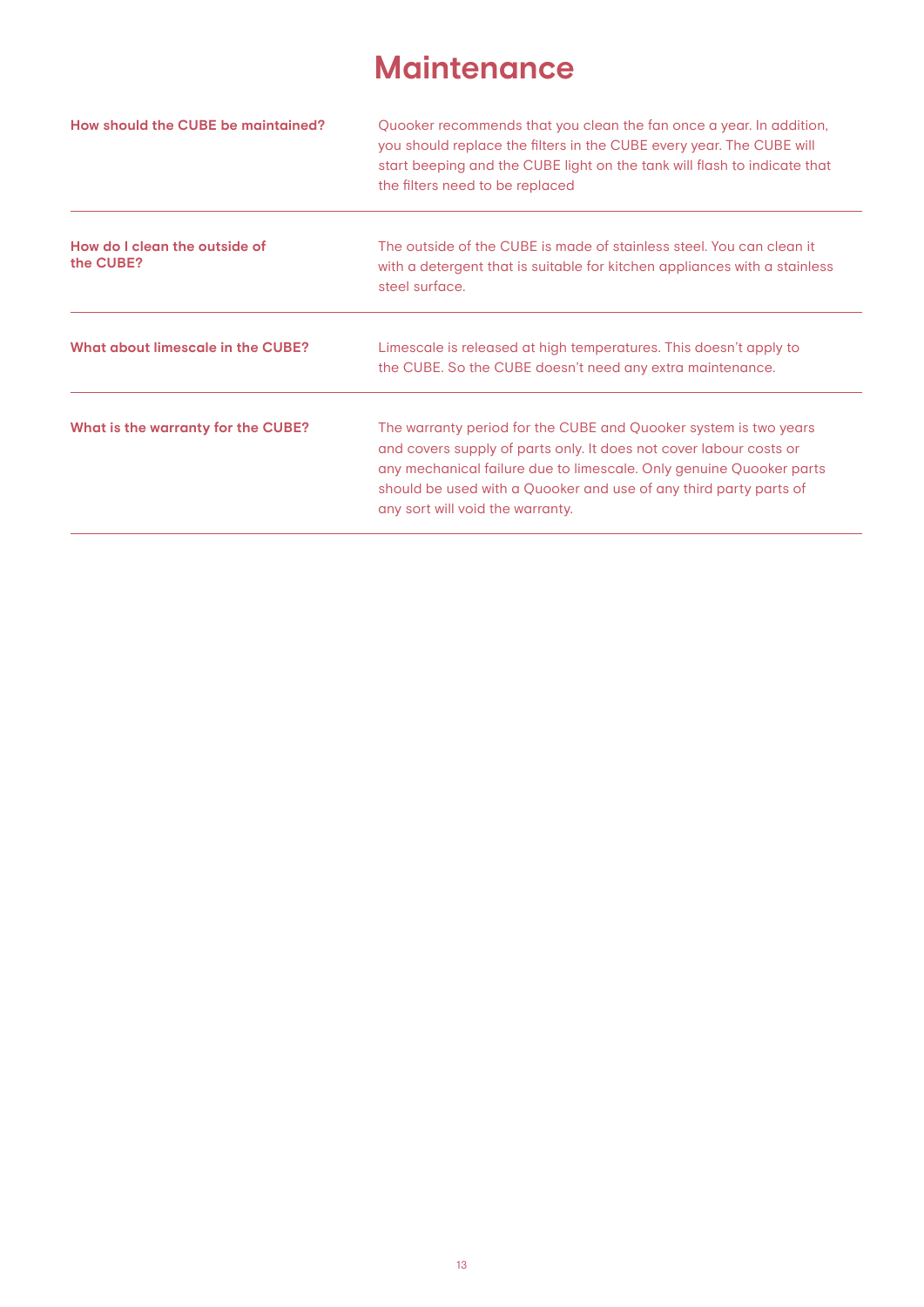#### **Any more questions?**

If so, contact your account manager or Quooker on 0207 9233355 or via info@quooker.co.uk.

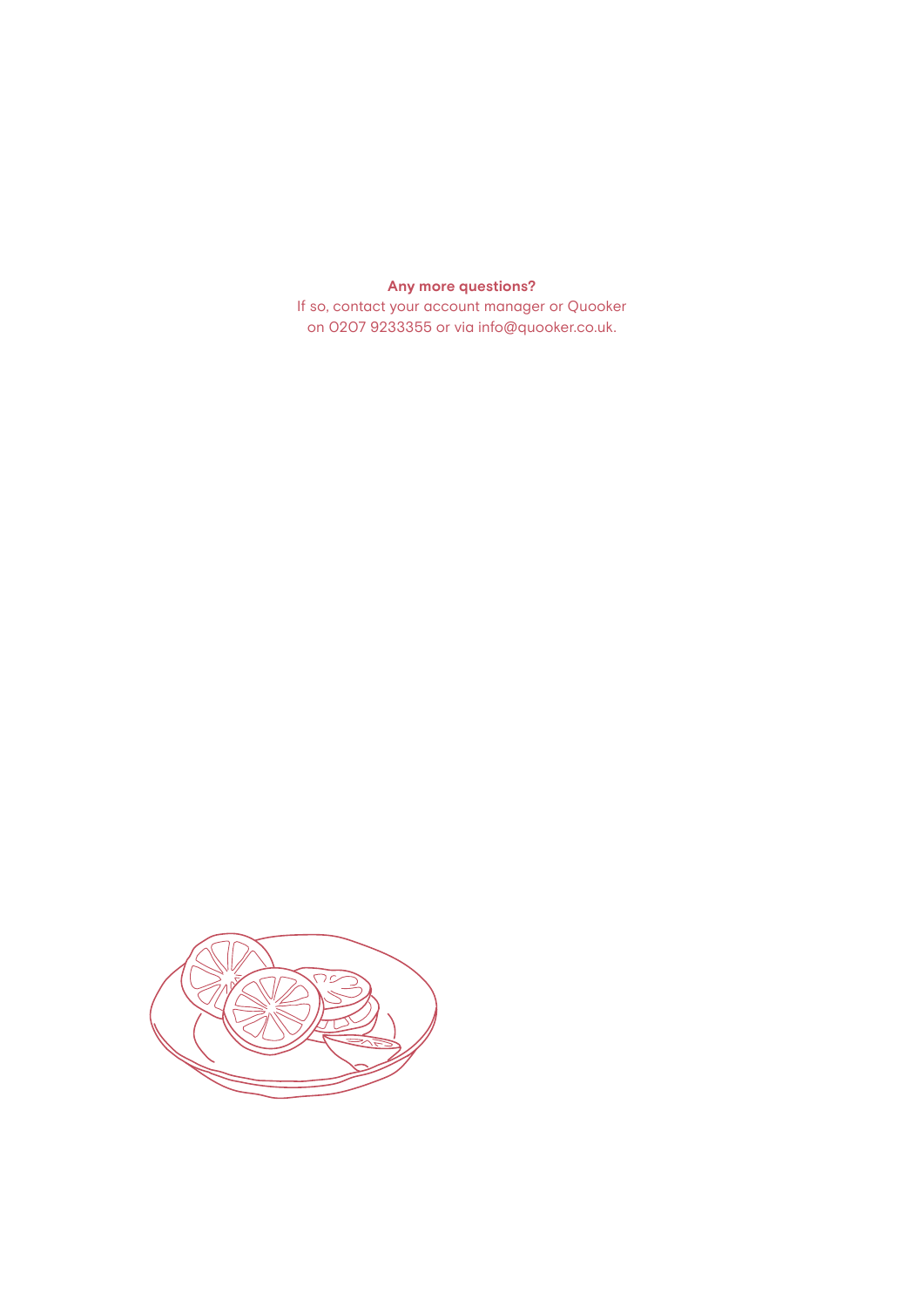